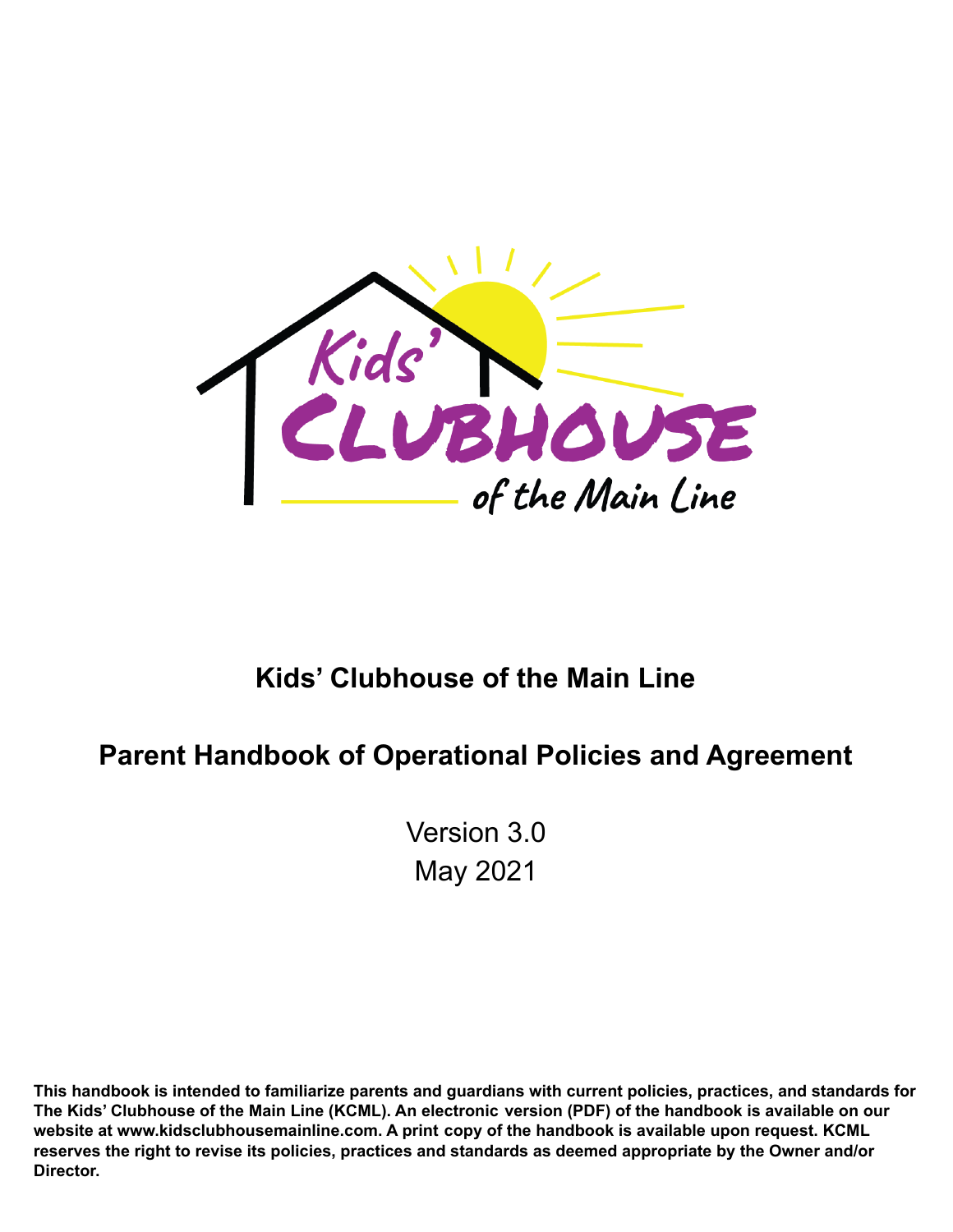## **THIS HANDBOOK**

The purpose of this parent handbook is to inform parents and/or guardians of the policies and procedures at Kids' Clubhouse of the Main Line, LLC (hereinafter referred to as "Kids' Clubhouse of the Main Line," "The Clubhouse" or "KCML"). These policies and procedures will hopefully paint a vivid picture of the extent to which we aim to protect your child(ren) as well as our staff. Our policies and procedures are largely taken from excerpts of the PA Code Chapter 3270 relating to Child Day Care Centers. We commit to meeting and exceeding the standards listed in this PA Code chapter. Kids' Clubhouse of the Main Line does not discriminate based on race, color, religious creed, ancestry, disability, national origin, sex, or language. The staff at Kids' Clubhouse of the Main Line will gladly address any of your questions or concerns regarding our policies and procedures listed herein.

# **PURPOSE OF KIDS' CLUBHOUSE OF THE MAIN LINE**

Kids' Clubhouse of the Main Line was created mainly with the parent in mind. Of course there are lots of options along the Main Line for your child's early learning. Had creating the most amazing early learning center in the area been our main purpose, we would have had a ton of competition. With a full-time program and a personalized part-time program where YOU choose the hours, THAT is something the Main Line doesn't have. Put that together with an age-appropriate curated curriculum, caring, degreed, and qualified staff, a top-notch modern facility, and the most up-to-date technology and *voila-* everything a parent and kid could ask for!

#### **MISSION STATEMENT**

Kids' Clubhouse of the Main Line aims to provide quality childcare and early childhood education in a modern way by offering flexible, quality, and dependable options. Kids' Clubhouse will adequately prepare your child for the next step in their educational, social, and emotional journey.

#### **HOURS OF OPERATION**

Monday – Friday: 8:00am – 6:00pm Saturday and Sunday: Closed

The Clubhouse will close *early* for the evening whenever the last child has left the center and there are no remaining reservations for the evening.

Kids' Clubhouse of the Main Line will be closed in observance of the following holidays: New Year's Day, Memorial Day, Independence Day, Labor Day, Thanksgiving Day, Christmas Eve, and Christmas Day. To see any additional days Kids' Clubhouse will be closed please ask to see the current school year's schedule.

Our hours for summer camp will change to 8am-5pm. Kids' Clubhouse of the Main Line reserves the right to change the hours of operation, require that any non-package drop-in families pre-pay for their reservation on a high capacity day, and/or charge a fee in addition to an hourly rate for special occasions such as Spring Breaks, Black Friday, New Years Eve, and others not named here.

#### **STAFF QUALIFICATIONS (PA CODE §3270.31-37)**

All Kids' Clubhouse staff are trained early childcare professionals and receive a minimum of 12 training hours annually. References are checked and all state required clearances are performed on each employee. Every caregiver is certified in CPR and First Aid. Qualification requirements for staff listed in PA Code §3270 are followed.

#### **CENTER CAPACITY**

The Department of Human Services places a limit on the number of children that are allowed to be present in our center at any given time. Both the size of our child care areas (55 PA Code §3270.61 and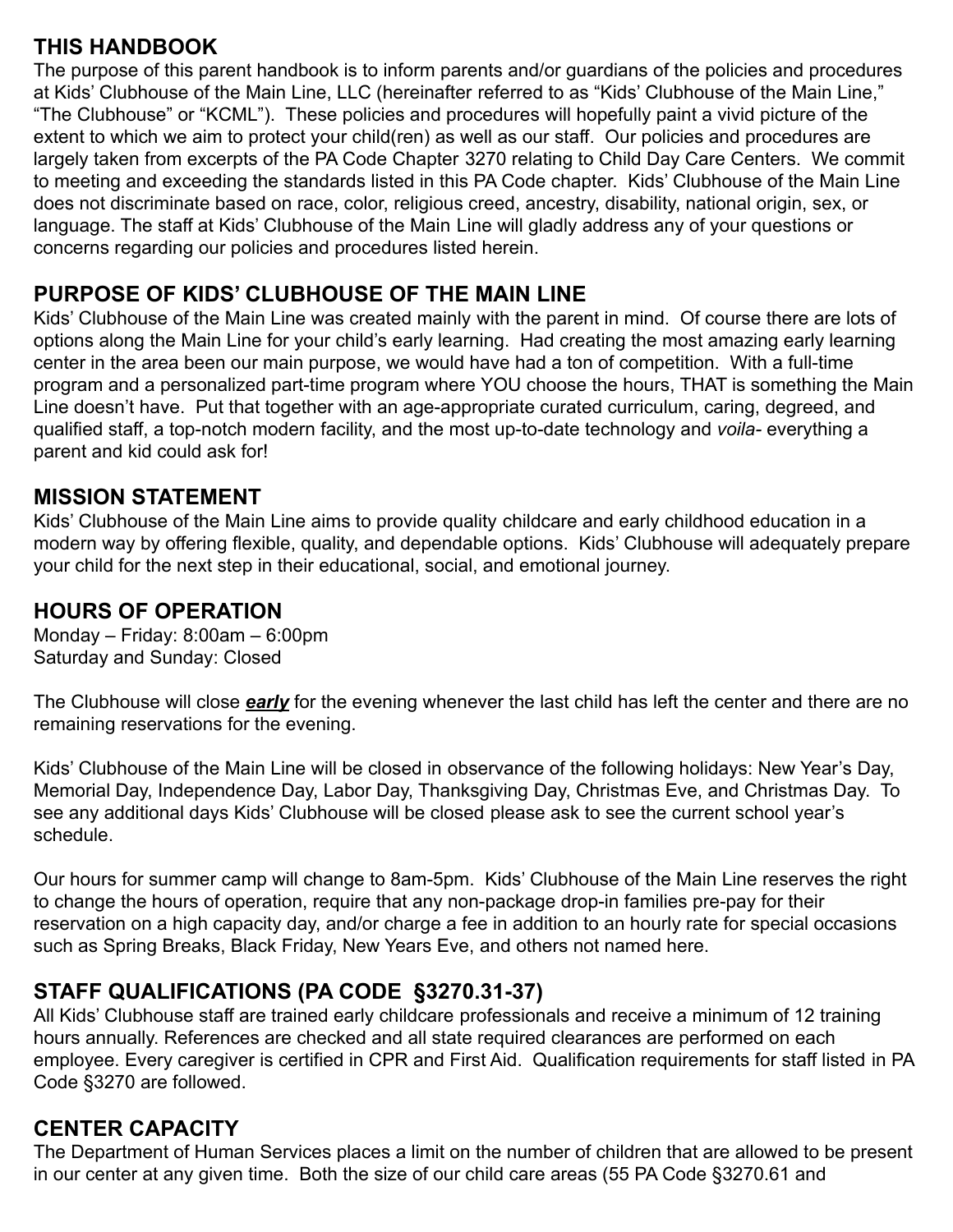§3270.61a) and the number of qualified child care staff we have in the building (55 PA Code §3270.51 and §3270.52) play a part in this. Since we offer part-time care and offer parents the option of requesting different or additional time, we may not be able to accommodate every request if we are at capacity. We apologize for any inconvenience this may cause. Please know that we do this as a result of always having child safety in mind.

## **AGE REQUIREMENTS**

Kids' Clubhouse of the Main Line provides part-time and full-time childcare for children ages 2-6. Summer programs are offered for children ages 2-8.

The Beginner's Program accepts children who will be 2 years old by September 1st of the school year.

The Preschool Program accepts children who will be 3 years old by September 1st of the school year.

The Pre-K Program accepts children who will be 4 years old by September 1s of the school year.

# **WHAT YOUR CHILD SHOULD/SHOULD NOT BRING TO THE CLUBHOUSE**

Parents, always remember to pack the following items for your child(ren):

-a water bottle or sippy cup **clearly labeled** with your child's name

-diapers, wipes, creams (unless you would like to use ours)

-2 changes of clothes if your child is under the age of 5

-snacks and/or meals **with the exception of ANY nut products (peanut or tree).** (see Meals and Food Services Practices section for more information regarding packed food.)

Please DO NOT allow your child to bring any of the following items to the center:

-personal electronics, including but not limited to cell phones, tablets, iPads, laptops, or game systems.

-toys or jewelry. Any toys or jewelry that a child brings into the center will be immediately removed and put into the child's backpack. The Clubhouse is not responsible for lost items, and we cannot replace them if they are brought in and lost.

All items you pack for your child(ren) should be **clearly labeled** with the child(ren)'s name(s). Your child's items will be placed in an individual cubby which will be labeled with his/her name. Lunches will be placed inside the refrigerator that is designated for children's food.

# **CHILD DRESS CODE**

Kids' Clubhouse of the Main Line provides active, engaging, and, at times, messy activities. The staff at The Clubhouse will do all that is possible to control the mess, but clothing may still get dirty. Therefore, please have your child(ren) wear comfortable, **seasonally-appropriate** clothing that can get dirty. Easy on/off pants for toileting and diaper changing is preferred (i.e. no jeans or pants with buttons and/or zippers or belts). All children need closed-toed, playground appropriate shoes (no dress shoes, please).

Upon your child's first visit to KCML, he/she will be fitted with a pair or Kid Clubhouse shoes that will always be theirs when they visit KCML. This is to limit outside debris from coming into our center. The shoes will stay in labeled bins at KCML unless we request that you take them home to be washed. Please do not put shoes in the dryer but instead let them air dry. For our Full-time students, one pair of Kid Clubhouse shoes comes with your registration payment and any additional pairs your child may need or want can be purchased for \$15/pair. For our Part-time and drop-in families, shoes will need to be purchased for \$15/pair.

**For children 3 and under, small hair accessories and/or jewelry are strongly discouraged because of the risk of choking.** Any accessories and/or jewelry worn by any age child that poses a choking risk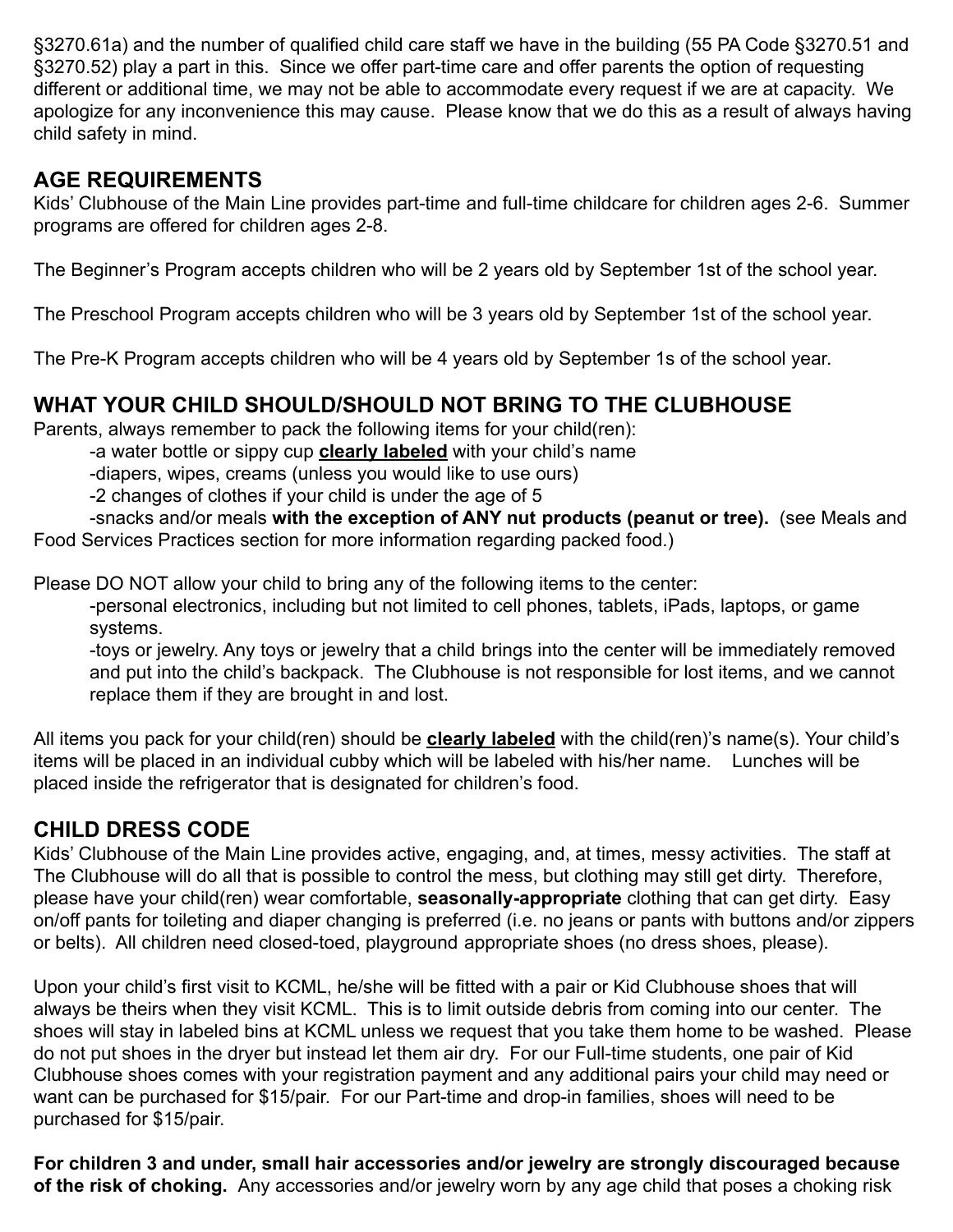and/or is causing problems, will be taken and either put in the child's bag or kept at the front desk and can be picked up by the parent or guardian at the time of pick-up.

We strongly encourage parents or guardians to pack a change of clothes for your child, especially if he/she is of the potty training age or below. If a child of potty-training age or below soils him or herself, staff will change his or her clothes and, if a second accident occurs, will put on a pull-up. If a change of clothes is not provided by the parent or guardian a change of clothes will be provided by The Clubhouse for a fee. The change of clothes cannot be returned to The Clubhouse.

#### **ENROLLMENT PROCEDURE (PA CODE §3270.123 AND §3270.124)**

In addition to our registration fee there are documents that need to be filled out during the enrollment procedure for Kids' Clubhouse. As a licensed childcare center, these are all forms required by the state. The forms required are as follows: the Parental Consent/Emergency Contact form, the Kids' Clubhouse Enrollment form, the Kids' Clubhouse Waiver and Release form, the Child Health form (including a list of vaccinations received), and the signed last page of this Handbook. These can all be found on KCML's website.

#### **HEALTH REPORT AND IMMUNIZATIONS (PA CODE §3270.131)**

Pennsylvania law requires that each child enrolled in a childcare facility provide a health report filled out and signed by a physician, physician's assistant, or a CRNP. The signature must include the individual's professional title. Health reports for an older toddler and/or a preschool child must be dated no more than 1 year prior to the first day of attendance at the facility and health reports for a school-age child must be dated in accordance with the requirements for medical examinations for school attendance in 28 PA Code §23.2- on entry into school, grade 6, and grade 11.

In addition to the health report, parents/guardians must provide The Clubhouse with written verification from a physician, physician's assistant, CRNP, the Department of Health, or a local health department of the dates (month, day, and year) the child(ren) was administered immunizations within **30 days** of the child's first day of attendance at our facility.

Kids' Clubhouse of the Main Line requires that a completed and signed health report and immunization records be turned into our center within 30 days of the child's first visit. If a completed and signed health report and immunizations records are not provided to our center within **30 days** of the child's first visit to our facility, the child will not be permitted to attend KCML until this is provided. An updated health report and immunization record must be provided to the center at least every 12 months and dated no more than 12 months' prior to the current date.

As per Pennsylvania childcare regulations, all CDC recommended immunizations are REQUIRED in order to attend a licensed childcare center. Our child health records are regularly and routinely checked by the state via unannounced visits so it is important that our records are compliant. As a private child care institution, KCML allows for exemption of vaccinations for medical and/or religious reasons only. Proof of reasoning provided by a medical professional or a parent must be provided to the Director of KCML within 30 days of your child's first visit to KCML or, if medical reasons for vaccination exemption present themselves while a child is registered at KCML, before a child participates in any further activity at KCML. Please see the chart below which was taken from the CDC website and outlines what immunizations are required and by what age: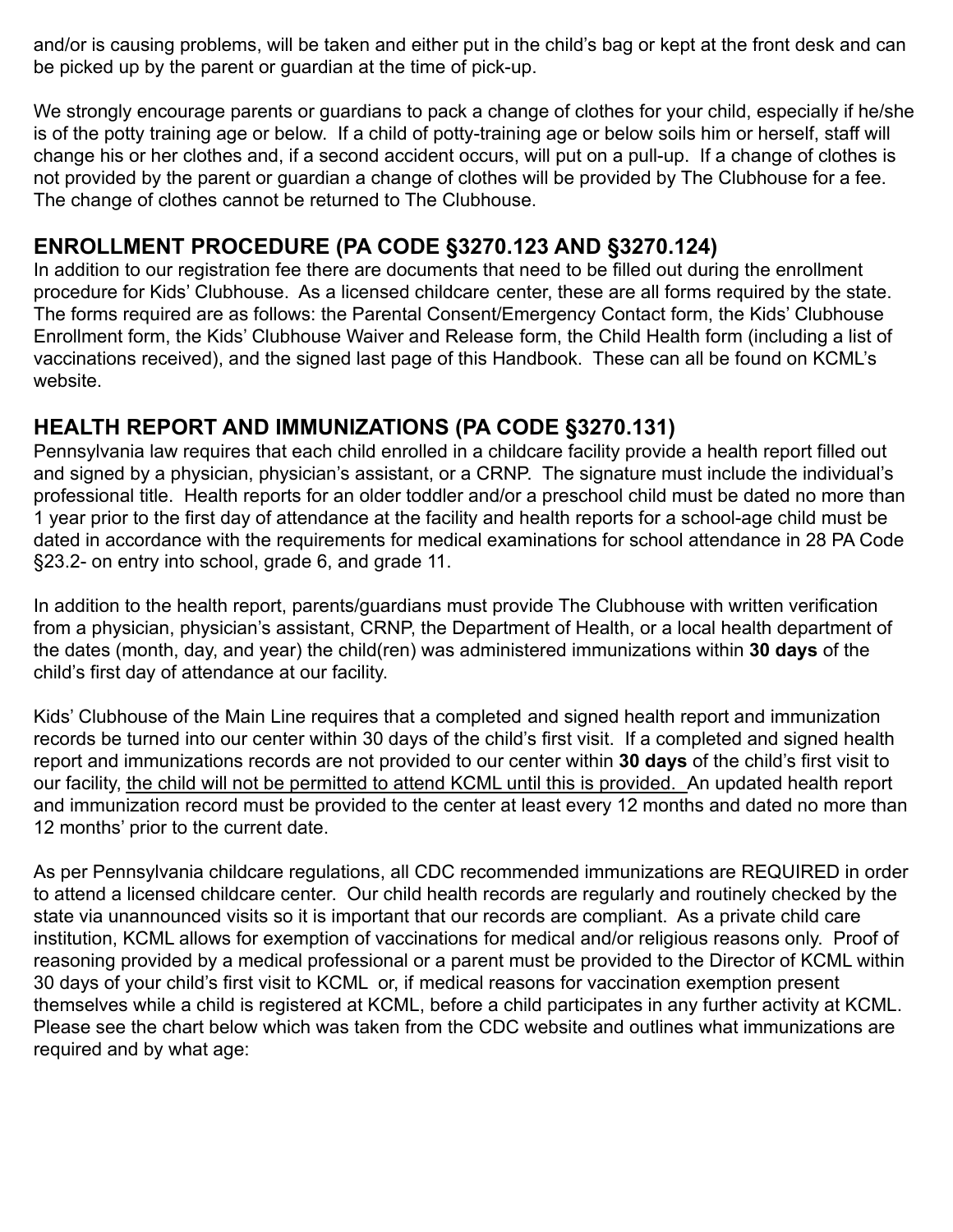| $\sum_{\text{Birth}}$ | R<br>1<br>month | $\Omega$<br>2 <sup>1</sup><br>months | $\circledR$<br>4<br>months | $\mathbf{\Theta}$<br>6<br>months | $\ddot{\textbf{z}}$<br>12<br>months | $\bullet$<br>15<br>months | å<br>18<br>months | 鷐<br>19-23<br>months | F<br>$2 - 3$<br>years | K<br>$4-6$<br>years |
|-----------------------|-----------------|--------------------------------------|----------------------------|----------------------------------|-------------------------------------|---------------------------|-------------------|----------------------|-----------------------|---------------------|
| HepB                  |                 | HepB                                 |                            |                                  | HepB                                |                           |                   |                      |                       |                     |
|                       |                 | RV                                   | <b>RV</b>                  | RV                               |                                     |                           |                   |                      |                       |                     |
|                       |                 | <b>DTaP</b>                          | <b>DTaP</b>                | <b>DTaP</b>                      |                                     | <b>DTaP</b>               |                   |                      |                       | <b>DTaP</b>         |
|                       |                 | Hib                                  | Hib                        | Hib                              |                                     | Hib                       |                   |                      |                       |                     |
|                       |                 | PCV13                                | PCV13                      | PCV13                            |                                     | PCV13                     |                   |                      |                       |                     |
|                       |                 | <b>IPV</b>                           | <b>IPV</b>                 |                                  |                                     | <b>IPV</b>                |                   |                      |                       | <b>IPV</b>          |
|                       |                 |                                      |                            |                                  |                                     | Influenza (Yearly)*       |                   |                      |                       |                     |
|                       |                 |                                      |                            |                                  | <b>MMR</b>                          |                           |                   | MMR                  |                       |                     |
|                       |                 |                                      |                            | Varicella                        |                                     |                           |                   | Varicella            |                       |                     |
|                       |                 |                                      |                            |                                  | HepA§                               |                           |                   |                      |                       |                     |

# **CENTER FEES**

#### Full-Time:

A registration fee of \$100 per family will be required prior to enrollment at our center for each school year. The Clubhouse uses these fees to pay for many things, including staff continuing education and safety classes, purchasing new and exciting toys, books, arts and crafts and to keep the center clean and safe. The tuition and fee breakdown for our Full-time students is listed below:

| <b>Type of Fee</b>                          | <b>Amount</b>                          | <b>Due Date</b>                       |  |  |
|---------------------------------------------|----------------------------------------|---------------------------------------|--|--|
| <b>Registration Fee</b>                     | \$100                                  | Due at Registration                   |  |  |
| Deposit                                     | Half month                             | Due at Registration                   |  |  |
| Beginner's 2/3's Tuition                    | \$325/week                             | Monthly tuition due 1st of each month |  |  |
| Preschool Program                           | \$320/week                             | Monthly tuition due 1st of each month |  |  |
| Pre-K Program                               | \$315/week                             | Monthly tuition due 1st of each month |  |  |
| Before/After care                           | \$50/week                              | Optional                              |  |  |
| Friday Pizza Lunch<br>(pizza, fruit, juice) | \$75/year (\$100/year<br>for 2 slices) | Optional                              |  |  |

A deposit of one half-month's tuition will be due in order to enroll your child. Until a deposit is received, your child's spot is not guaranteed. The half month deposit will be put towards the last two weeks of your child's enrollment. 30 days notice is required prior to cancelling enrollment or else the full month's tuition will be charged and you will forfeit your deposit.

#### Part-Time:

A registration fee of \$50 per family will be required prior to admission to our center. The Clubhouse uses these fees to pay for many things, including staff continuing education and safety classes, purchasing new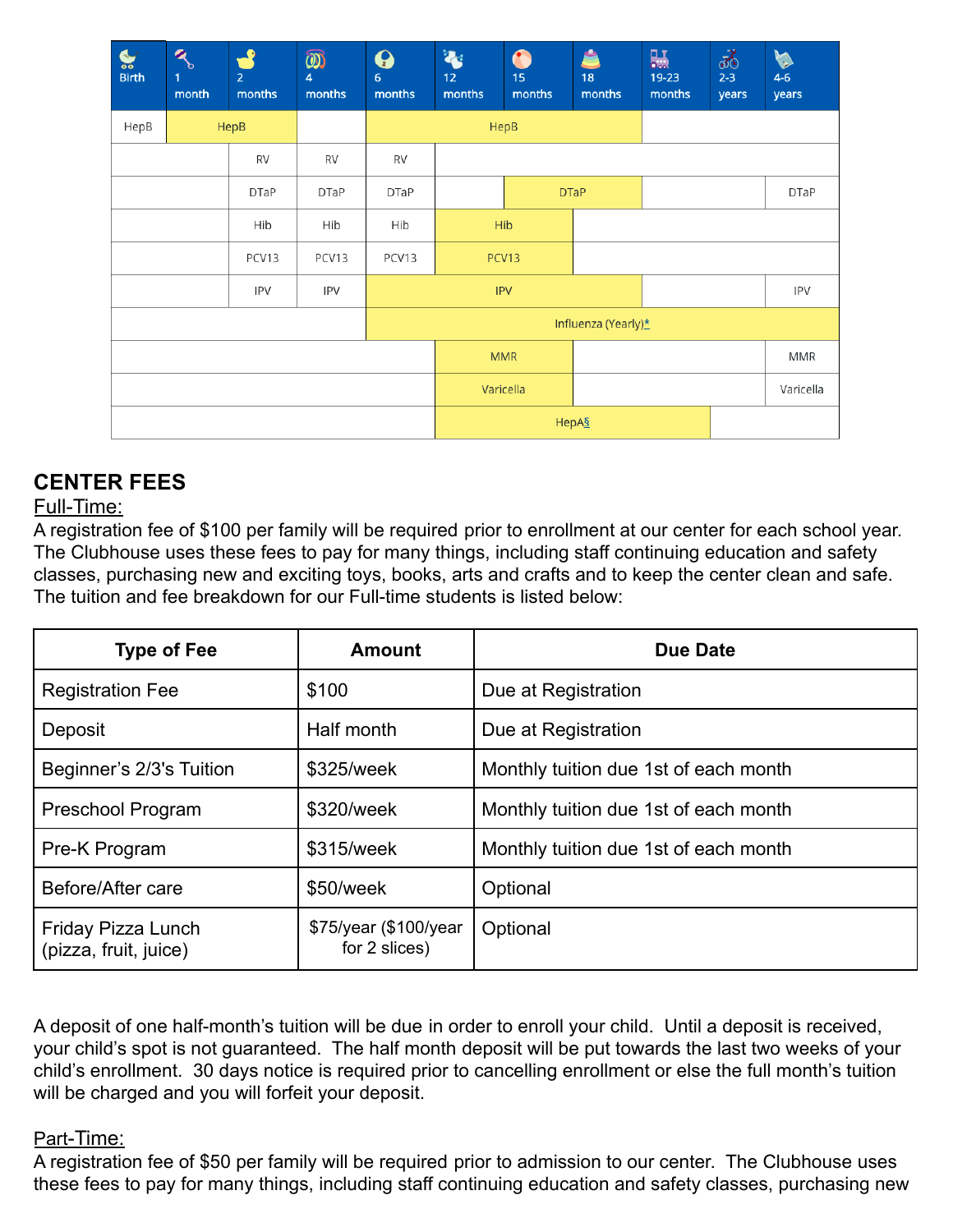and exciting toys, books, arts and crafts and to keep the center clean and safe. The part-time package options and fee breakdown for our Part-time students is listed below:

| <b>Type of Fee</b>                          | <b>Amount</b>                                                                                              | <b>Due Date</b>                                                                                                                                                                                                                                       |  |  |
|---------------------------------------------|------------------------------------------------------------------------------------------------------------|-------------------------------------------------------------------------------------------------------------------------------------------------------------------------------------------------------------------------------------------------------|--|--|
| <b>Registration Fee</b>                     | \$50                                                                                                       | Due at Registration                                                                                                                                                                                                                                   |  |  |
| Deposit                                     | Half month (calculated)<br>by how many<br>hours/week you plan<br>on KCML multiplied by<br>your hourly rate | Due for each September enrollment and if you are<br>registering to start on a date more than 1 month<br>from the current date. Will be returned to your<br>account after your start date. (Non-refundable if<br>you un-enroll before your start date) |  |  |
| 100 Hour Package<br>(\$11/hour)             | \$1,100.00                                                                                                 | Due before your start date and recurring as your<br>previous package is depleted.                                                                                                                                                                     |  |  |
| 200 Hour Package<br>(\$10/hour)             | \$2,000.00                                                                                                 | Due before your start date and recurring as your<br>previous package is depleted.                                                                                                                                                                     |  |  |
| <b>KCML Shoes</b>                           | $$15$ /pair                                                                                                | Due before your start date and recurring as your<br>child outgrows his/her shoes.                                                                                                                                                                     |  |  |
| Friday Pizza Lunch<br>(pizza, fruit, juice) | \$75/year (\$100/year for 2<br>slices)                                                                     | Optional                                                                                                                                                                                                                                              |  |  |

In addition to our hourly charge for child care we also have fees for extra services, other items, and other fees. These are fees that are optional to you as a parent or which will be charged if certain circumstances below occur. They are as follows:

Clothes: \$6/item

Late pick-up: \$5 + \$1/each minute after scheduled pick-up time Returned check fee: \$35

#### **PART-TIME HOURLY BLOCK PURCHASES**

The Clubhouse offers multiple hourly block purchasing options both for the convenience of the account holder as well as for additional savings opportunities. These hours are put into the account holder's account and never expire. The most up-to-date hourly block purchasing options can be found on KCML's website, [www.kidclubhousemainline.com](http://www.kidclubhouseofthemainline.com). The money that the account holder purchases these hours with then goes into their account at KCML and locks in that hourly rate. The funds can then be used for hours the child(ren) spends at the Clubhouse, meal purchases, and/or any other item that The Clubhouse sells. Hourly block rates are subject to change, however, hourly block purchases lock in an hourly rate until all of the money in that purchase is used up even if our hourly block rates go up during that time and notification of the new fees will be provided to each client when a new hourly block purchase is made. Any future hourly block purchases will then be charged the new rates.

# **PART-TIME CANCELLATIONS/ADDITIONS**

Cancellations can be made to your part-time schedule with no charge to your account as long as at least 24 hours notice is given. If less than 24 hours notice is given, then 100% of your hourly schedule for the day will be charged to your account. Cancellations in the case of illness are never charged.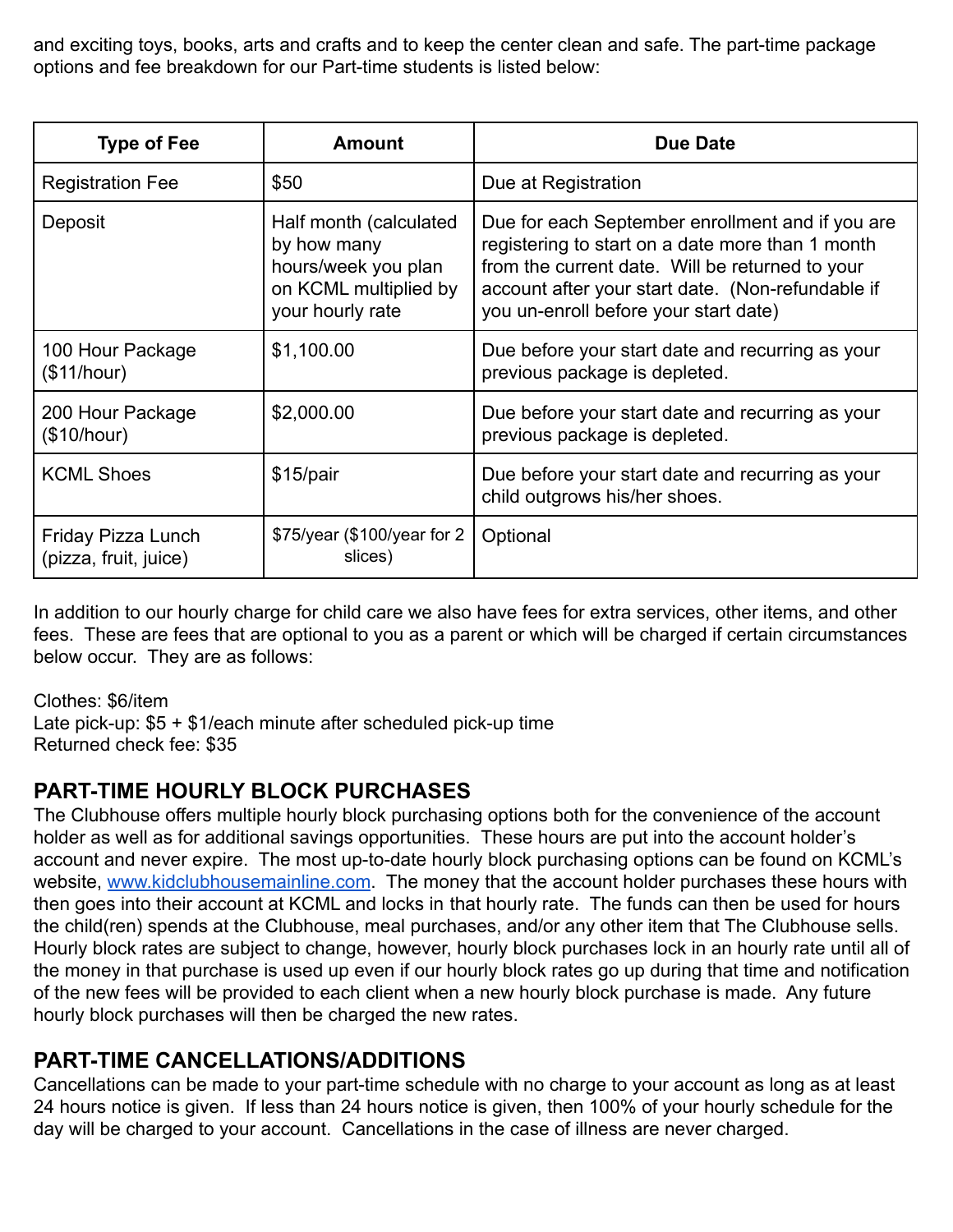If you ever would like to request one-time additional hours to your weekly schedule you can send a request to our director by email or phone call. As long as our room and teacher ratios allow we will accept your request. If you would like to request permanent changes to your schedule, please contact our director to discuss.

## **FULL-TIME VACATION/TIME OFF POLICY**

Kids' Clubhouse of the Main Line will be allowing Full-time families a total of (5) days of time off/vacation days for which they will not have to pay tuition. These days can be used for but are not limited to family trips/vacations, pre-planned doctor's appointments, family visiting, and/or extra days off for the holidays. While these days do not have to be consecutive, a day must be used in its entirety (i.e. no partial days). A child may not attend school on the day(s) that they requested off in order to receive credit for the days off policy.

In order to inform Kids' Clubhouse of the day(s) you would like to use towards your 5 days, an email must be sent to the Director **at least 2 weeks prior** to your desired time off. If you have already paid that month's tuition, a credit of the amount of the number of days' tuition will be credited to your account and subtracted from the next month's tuition. If you have not yet paid that month's tuition then a credit of the amount of the number of days' tuition will be credited to your account for the future month's tuition. If you do not use your 5 days by the end of the school year there will be no credits given.

# **ARRIVING AT THE CENTER**

Please use one of our 4 designated parking spots for both drop-off and pick-up and then use the sidewalk to bring your child(ren) into our center.

# **PARENT COMMUNICATION (PA CODE §3270.22)**

Kids' Clubhouse of the Main Line utilizes the parent-teacher communication app, Procare, as our main form of communication during the school day. Your child's teacher will send pictures and updates throughout the day when time allows. For our younger programs, potty-time and nap updates will also be shared. Please note that your child's teacher is actively engaged with your child during the day and may not always be able to respond to a message or create updates quickly.

Important information, such as an injury or behavior report, will be communicated to the parent/guardian via our parent-teacher app, Procare, and/or during check-out, unless circumstances require more immediate communication in which case a staff member will contact the parent/guardian sooner. Sometimes these reports will require a parent/guardian's signature as an acknowledgement of receipt of the information.

Please adhere to the following guidelines on who to contact and via what method:

#### Send a **Procare message to your child's teacher** when you have a question regarding:

-your child's progress in class -a holiday/birthday celebration -snack or lunch -the school calendar -classroom supplies (personal or room) -absences planned more than 24 hours in advance

#### Send an **e-mail or call the Director** when you have a question regarding:

- -finances
- -paperwork
- -a policy
- -a schedule change request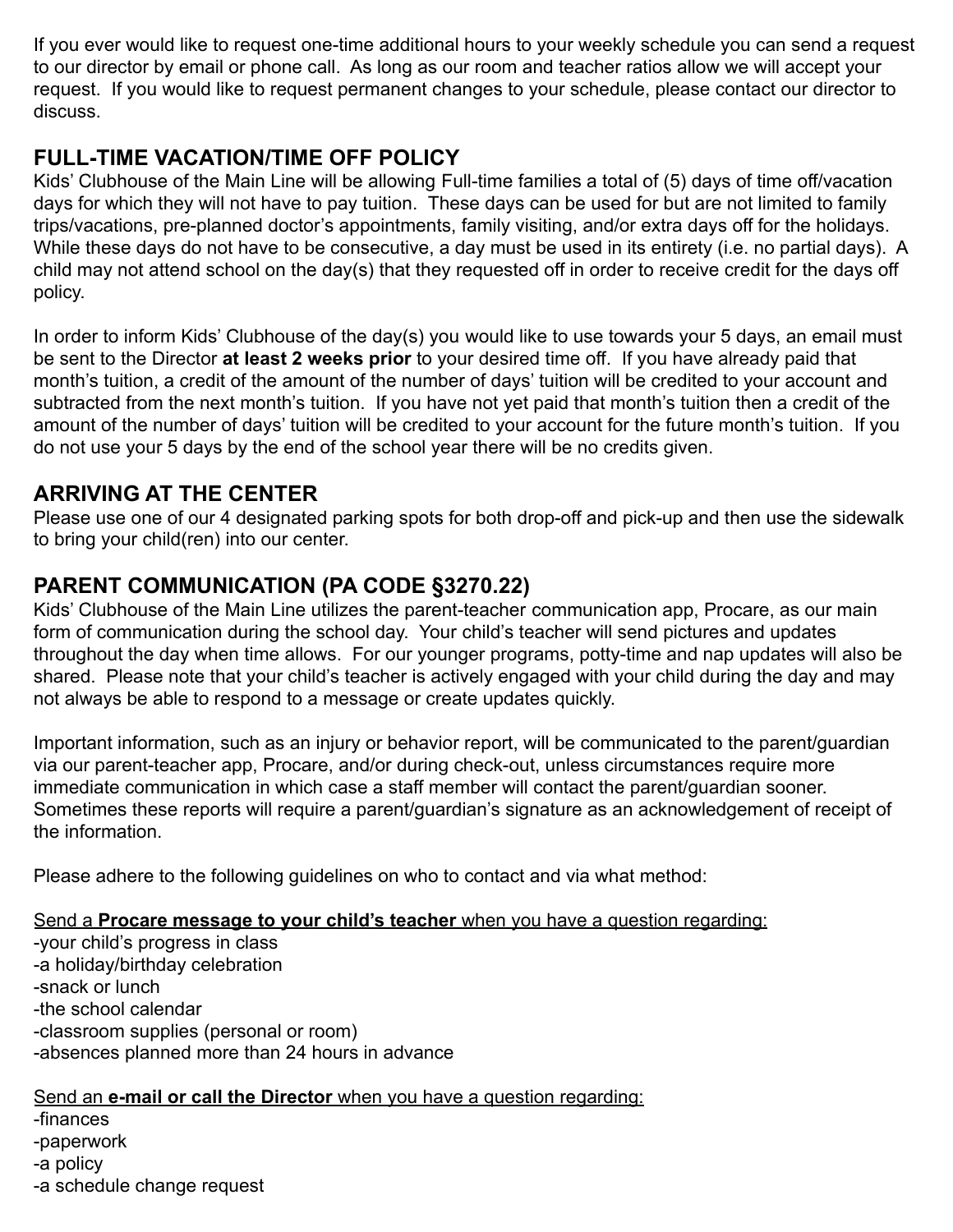#### **Call the Center** when you have a question regarding:

-day-of absences -your child coming early/late -pick-up time changes -an alternate pick-up person

Blue-colored Communication folders are provided for each child and will contain important notices and reminders as well as artwork your child has created. Students in the Beginners and Preschool programs will receive their folder on Friday or on the last day of the week your child attends school. Our Pre-K students will bring their folder back and forth to school and home daily. Please make every effort to empty the folder contents and review it.

## **LATE PICK-UP FEES**

Please call our center (484-272-2582) if you will be late in picking up your child. Since our center operates a strict child to teacher ratio policy, it is important that if you are unable to pick-up your child at your scheduled endtime that you call to see if your child can stay later at our center. Oftentimes we can accommodate this request but there are times when, due to ratios, we cannot. If your child(ren) is not picked up by our closing time or there is another child who's reservation is scheduled to start immediately following the end of your child's reserved time, a \$5 fee will be charged with an additional \$1/minute for every minute past our closing time/your child's reserved time that the child(ren) remains in our care. In order to maintain our child to staff ratio and honor the next child's reservation, your child(ren) will be watched in the reception area by a facility member until an authorized pick-up person arrives. If a child is picked up after his/her scheduled reserved time and it is still during our open times and we are not at capacity, no late fee will be charged however the regular hourly charges will continue to accrue until he/she is picked up.

The same late pick-up fee will be charged if a child is not picked up within 60 minutes after a sick child call has been made. Expulsion from The Kids' Clubhouse of the Main Line may occur after the third late pick-up. If a child(ren) is still at The Clubhouse at closing time without any contact from the parent and/or guardian, the local police and/or Family Protective Services will be called.

# **RETURNED CHECK AND REJECTED CREDIT CARD FEES**

For every returned check KCML receives there will be a \$35 fee charged to the family's account. Should additional banking or any legal fees be associated with the returned check these fees will also be passed on to the family account.

#### **REFUNDS**

Once purchased, block hours remain in the account holder's account indefinitely and never expire. Refunds of hourly packages are generally not given however may be considered on a case-by-case basis. Please contact the director via e-mail if you would like to request any refunds or transfers.

#### **ACCOUNT CANCELLATION**

An account will be canceled if a balance due remains on the account for more than 30 days. Once canceled, in order to reinstate the account, the account holder must pay the balance due, pay all associated late and collection fees, and re-pay the registration fee.

#### **PUBLIC HEALTH EMERGENCY POLICIES AND PROCEDURES**

As a result of the COVID-19 public health emergency, many policies and procedures were temporarily put into place that protected our staff, families and center from any outbreaks. In the case of any future public health emergency Kids' Clubhouse will always adhere to all local, state, and federal regulations for the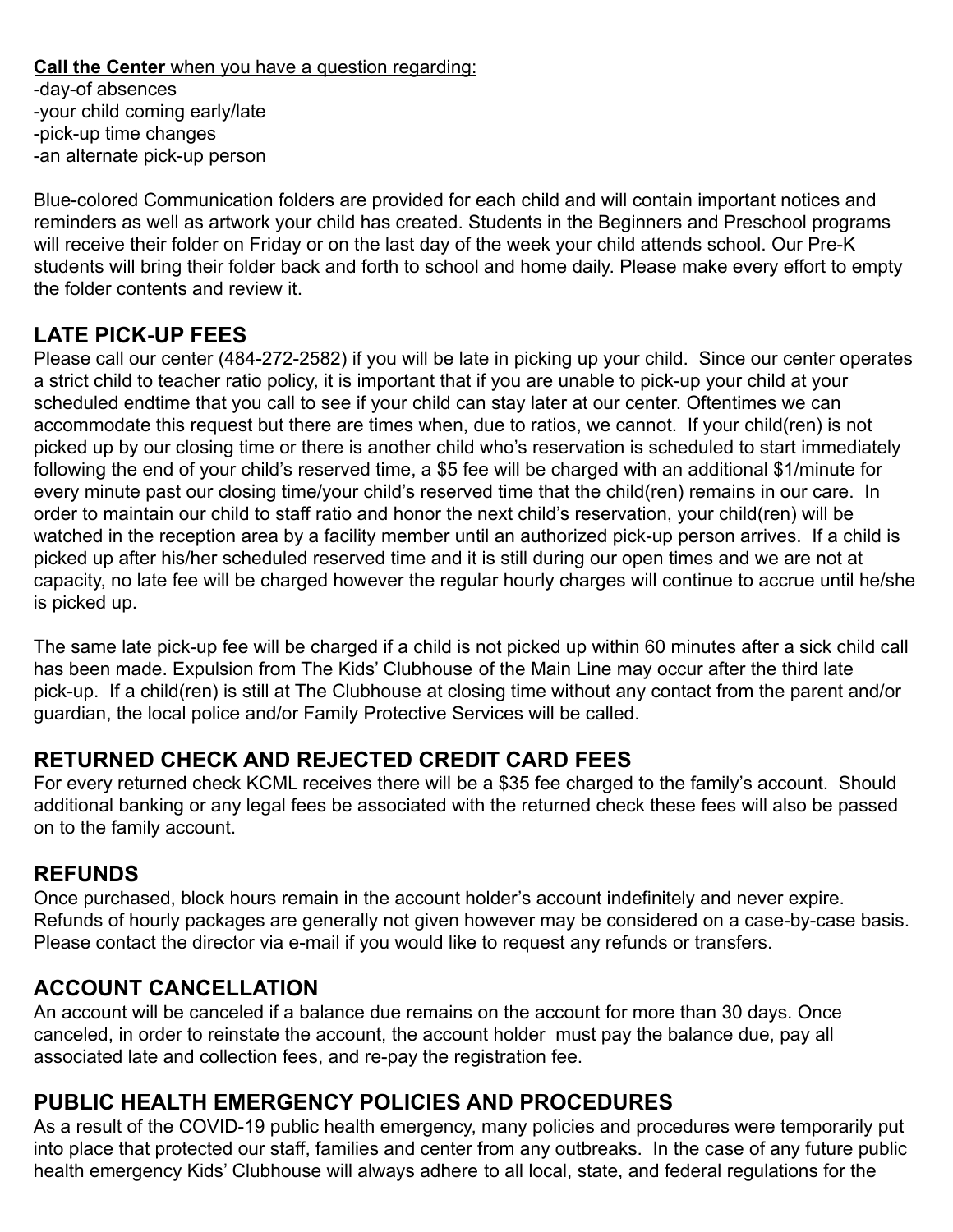general public and for childcare centers specifically. These policies and procedures may include but are not limited to face coverings, travel restrictions, check-in and out changes, intensified health exclusion criteria, and questions to answer before entering the center each day. As a licensed childcare center, we fall under the Department of Human Services and therefore must comply with any and all of their regulations. As a private business we may also institute additional policies that we believe will keep our staff and families safe. Policies and procedures that Kids' Clubhouse of the Main Line is required or chooses to implement must be adhered to by all families and staff.

By reading and signing this handbook, you acknowledge this policy and agree to adhere to any future policies or procedures or unenroll without refund. In the case of another public health emergency, additional inserts outlining any specific policies or procedures may be provided and required to be signed. In addition to complying with any KCML policies, you also understand that outside of care, in order to control your child's exposure in the community, you will comply with any and all state, county or local mandates.

I understand that while present in the center my child will be in contact with children, families and other employees who are also at risk of community exposure. I understand that no list of restrictions, guidelines or practices will remove 100% of the risk of exposure to any virus or illness and that illnesses can be transmitted by persons who are asymptomatic and before some people show signs of infection. I understand that I play a crucial role in keeping everyone in the center safe and reducing the risk of exposure by following the practices outlined by Kids' Clubhouse.

In the case of the center needing to close as a result of any public health emergency, either because the State is mandating that childcare centers close for a period of time or because there has been a positive case of COVID within the center, the following protocols will be followed regarding refunds:

**Full-Time Families:** In the case of the center needing to close anywhere between 1-10 consecutive in-session school days, no refund will be provided for the time closed. In the case of the center needing to close for more than 10 consecutive in-session school days, a per-diem refund will be determined and given for each additional day closed. In the case of more than 10 days closed, no payment will be automatically debited or invoiced on the 1st of the month, and instead when we are able to reopen a prorated tuition amount will be determined and charged or invoiced.

If we are open however you decide to keep your child out of childcare for a period of time due to the public health emergency, a refund will not be given and future payments are expected to be made on time.

**Part-time Families:** In the case of the center needing to close for any amount of time, all reservations you had previously made for those closed days will be cancelled and no payments will be deducted from your account starting on the first full day we are closed. Your account will only begin to be charged once again when we reopen unless we hear from you at least 48 hours prior to your scheduled childcare times. No matter what the changes COVID brings to Kids' Clubhouse, the funds in your account will remain indefinitely and, as long as we are providing ways for you to use your funds, refund requests will not be granted.

#### **ILLNESS AND EXCLUSION CRITERIA (PA CODE §3270.137)**

At the Kids' Clubhouse of the Main Line, the well-being of your child and the other children is held to the utmost importance. We want to make sure children with illnesses are in the most appropriate environment in which to recover while also minimizing the spread of harmful diseases at our site. Kids' Clubhouse of the Main Line **is NOT a place to take your child when he/she is sick**. Therefore, The Clubhouse will strictly adhere to the following illness and exclusion criteria and request that you make alternative arrangements for your child(ren) other than bringing them to The Clubhouse:

-Fever of 100.0 degrees Fahrenheit or greater

-Vomiting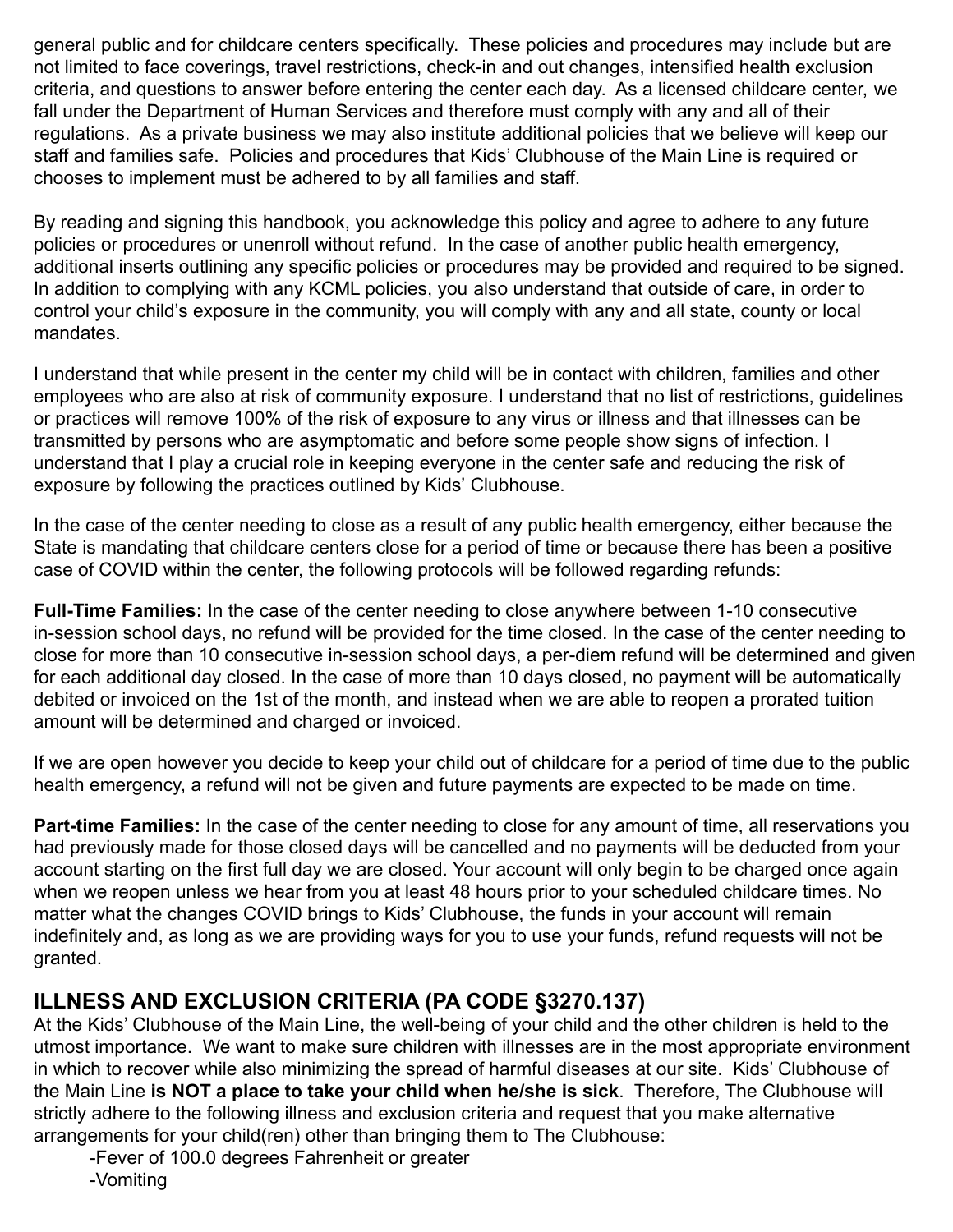-Congestion or runny nose producing colored discharge (green or yellow)

-Swelling/Redness/Soreness of the throat

-Constant cough

-Head lice

-Reddened, watery eyes

-Skin rash

-Bumps on hands, feet and/or throat

-diarrhea (water-like, one time)

-mouth sores

-diagnosis of a communicable disease by a healthcare professional with no medical documentation that the child is no longer contagious

**If your child is diagnosed with a contagious condition after having been at our center, please notify us as soon as possible so that we can alert other families. Confidentiality will be respected in these cases.** If a child or staff member is found to have a communicable disease, a notice will be posted on the door of all affected classrooms. Additionally, families who have provided an email address and who were onsite during the infected child/staff's duration will receive email notification of the illness. In the event a child is reported to have a communicable disease, the Director will notify the health department.

If your child is suspected of having any of the above conditions, the parent or guardian will be notified and a parent or authorized person must come to pick the child up within 1 hour of being contacted. After 1 hour, late fees will start accruing (See Late Pick-up Fees section). Incident reports will be generated and must be signed and dated by both the childcare center person in charge and the parent/guardian. The report will be kept on record for at least 3 months after the child's last day attending the center. Your child must be fever-free **without the use of fever-reducing medications** and diarrhea free and vomit free for a period of 24 hours after the last episode before they will be allowed to return to The Clubhouse.

# **PROCEDURE FOR RELEASE OF CHILDREN (PA CODE §3270.117)**

Kids' Clubhouse of the Main Line uses modern advanced software for signing children in and out of the center. A child will only be released to the child's parent, any individuals indicated on the Emergency Contact form, or to any individual designated in writing by the enrolling parent or guardian. Identification of any individual will need to be verified by checking his/her driver's license.

In an emergency, a child may be released to an individual upon the oral request of the parent or guardian, as long as the identity of the individual can be verified by a staff person upon arrival. In this instance, the following information will be logged into the child's record: the name of the parent making the request, the date and time of the request, the name of the individual to whom the child is to be released, the name of the staff person taking the call, and the name of the staff person releasing the child. The Clubhouse also has additional emergency pick-up procedures which will be followed if, for some reason, the standard policies are insufficient.

If at any time The Clubhouse staff feels uncomfortable releasing children to an individual, the local Police Department will be called. Though we don't anticipate this happening, we hope you will agree that keeping your child safe must be our number one priority.

Important Note: The "Primary Parent" or first parent listed on the registration form is the owner of the account. That means they have the right to add or remove any Emergency contact person from the account – including the "Secondary Parent". This allows us to set up accounts for each parent which prevent one parent from picking up after the other parent has dropped off – a feature that many divorced or separated parents utilize. Please consult your attorney prior to making any of these changes as they may or may not be legal depending on your personal circumstances. A child will be released to either parent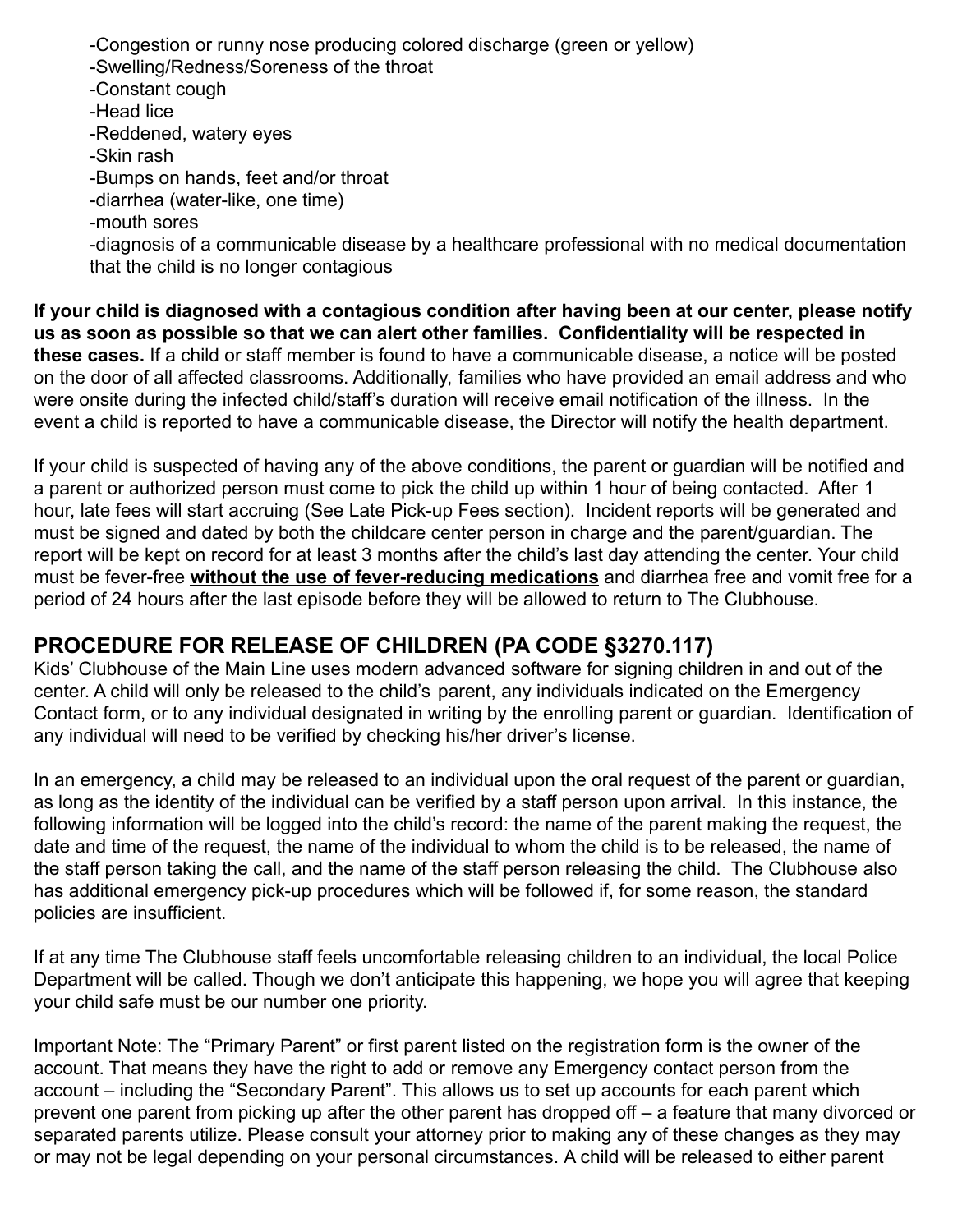unless a court order on file at the center states otherwise. All charges billed to this account are ultimately the responsibility of the Primary Parent.

## **DISPENSING MEDICATIONS (PA CODE §3270.133)**

With the exception of life-saving medications (i.e. Epi-pen, inhaler, etc), Kids' Clubhouse of the Main Line does not dispense prescription or over-the-counter medications. Minor scrapes and bumps will be treated with items in our first aid kit.

## **ACCIDENTS AND INJURIES**

Our staff at Kids' Clubhouse of the Main Line are highly qualified and trained. It is their primary job to keep your child safe. Though we take every precaution to make sure your child has a safe and fun time, accidents can happen at our center in the same way they can happen anywhere else. Because of this, we cannot be responsible for any injuries that occur at the center. This includes, but is not limited to:

-Injuries sustained by one child due to the actions of another child such as biting, hitting, poking, tripping, thrown objects, sharing of foods or drinks

-Cuts scrapes or bruises due to contact with furniture or objects in the center

-Pinched fingers from doors, drawers, containers or other items

-Injuries sustained through active play indoors or outdoors

Note that if a child is injured at all when in our care, our policy is to first tend to the child then, if need be, contact the parents, family or emergency contacts at the earliest possible time. A written report will be made for every injury, no matter how small, and will need to be signed when the child is picked up. If your child injures another child, you will also be given an incident report. Please understand that by law, we cannot give parents information about what child injured another child. We can and will, however, provide doctors with any medical information requested by them in order to ensure the safety of the child.

If your child is repeatedly causing injury to other children or represents a danger to the other children or staff, your child will be expelled from the center and your account will be closed without refund. The decision as to expulsion shall be in KCML's sole discretion.

#### **WEATHER-RELATED CLOSINGS**

In the case of severe weather, the owner and/or Director will monitor the weather and local news stations to determine when it is appropriate to close the center early or cancel care for the following day.

In the event that KCML closes early or cancels care for the following day, parents will be contacted and informed of the situation. Children should be picked up in a reasonable amount of time to ensure all parents, children, and staff can travel safely home.

# **PROCEDURE FOR HANDLING MEDICAL EMERGENCIES (PA CODE §3270.132)**

If emergency medical care is needed while a child is at The Clubhouse, a parent/guardian will be contacted as soon as possible. If the parent/guardian cannot be reached, the authorized pick-up individuals will be contacted. If neither the parent/guardian nor the authorized pick-up individuals cannot be reached, a staff member will record in writing the reason emergency care was required and the attempts made to inform the parent. The signed Emergency Medical Form on file at the center should allow us to receive immediate medical attention for your child. If needed, your child will be transported to the nearest hospital accompanied by a staff person and will remain with the child until the parent/guardian assumes responsibility for the child's care. We will also call 911. A staff member will document the manner in which emergency treatment was sought and obtained.

# **INSURANCE**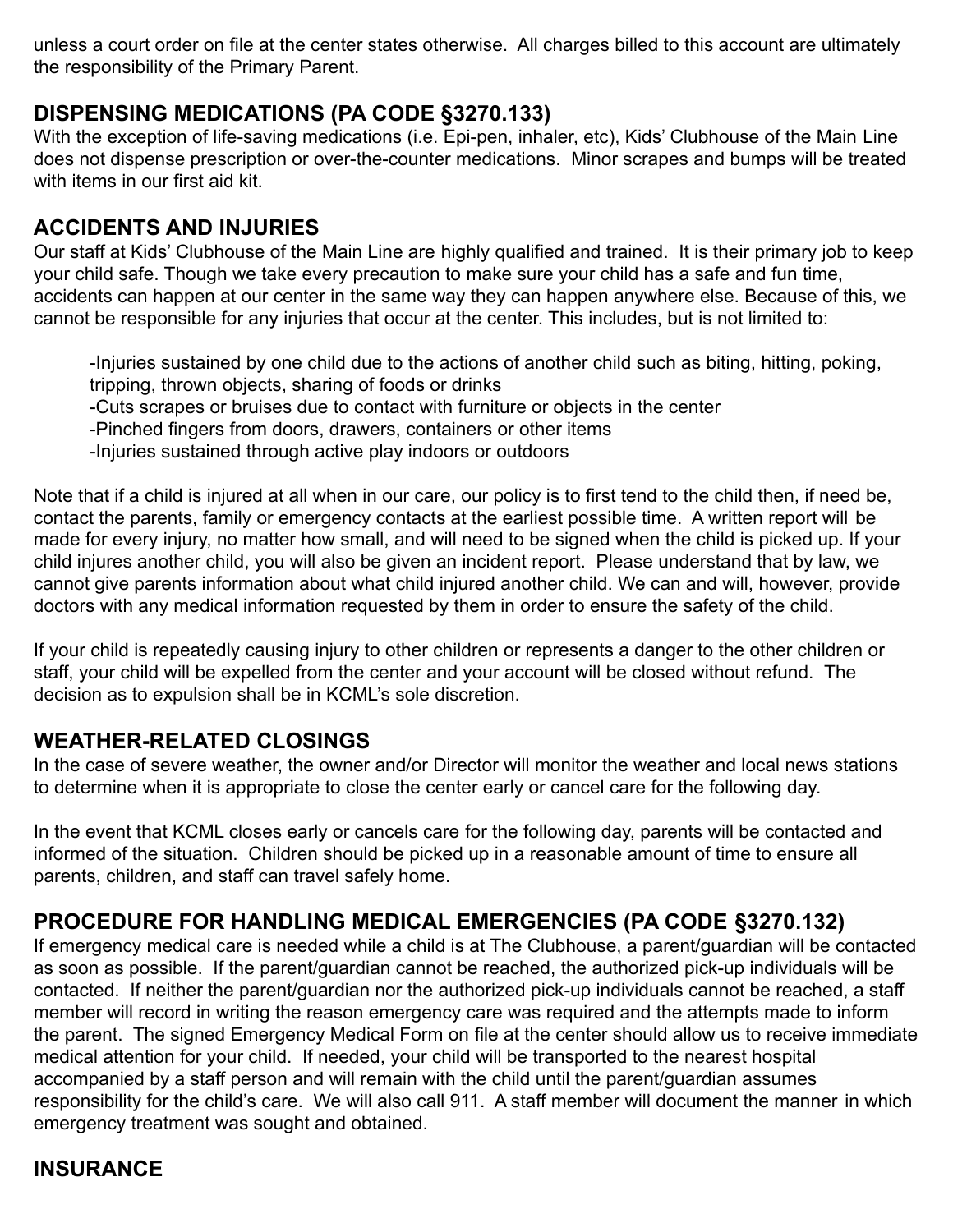All children attending Kids' Clubhouse of the Main Line are covered by comprehensive general liability insurance for accidents that occur while your child is in our care. The insurance only covers the child(ren) while he/she is in direct care of Kids' Clubhouse of the Main Line, LLC. A current copy of our insurance policy is on file at the facility and can be produced upon request.

# **DISCIPLINE AND GUIDANCE PRACTICES (PA CODE §3270.113)**

At Kids' Clubhouse of the Main Line each child's well-being is first and foremost in everything that we do. Positive reinforcement, re-direction, and time away from group activities will be used instead of negative techniques. KCML adheres to the discipline policies described within PA Code §3270.13:

-A facility person may not use any form of physical punishment, including spanking a child. -A facility person may not single out a child for ridicule, threaten harm to the child or the child's family and may not specifically aim to degrade the child or the child's family.

-A facility person may not use harsh, demeaning or abusive language in the presence of children. -A facility person may not restrain a child by using bonds, ties or straps to restrict a child's movement or by enclosing the child in a confined space, closet or locked room. The prohibition against restraining a child does not apply to the use of adaptive equipment prescribed for a child with special needs.

Also, per PA Code §3270.162, food will not and may never be withheld from a child for discipline purposes.

# **CHILD DISMISSAL FROM PROGRAM**

While we as a staff will make every effort to work with a child and the parents regarding behavior, we reserve the right to terminate a child's enrollment if we feel that any of the following conditions exists:

- 1. The school cannot meet the child's needs;
- 2. The parents or guardians are not able or willing to work with the school; or
- 3. The continuing behavior endangers other children and/or our staff.

There may be times when the staff at KCML have exhausted all best practices in early childhood education and cannot meet the needs of your child. When this occurs the director will speak with the parents or guardians and recommend an Early Intervention evaluation.

If Early Intervention is not available to support your child's specific needs or the family chooses to not consider Early Intervention and the staff at KCML are unable to support your child in a safe and appropriate environment, we reserve the right to unenroll your child until appropriate support services are obtained.

# **MEALS AND FOOD SERVICES PRACTICES (PA CODE §3270.161-166)**

If your child will be at KCML during a scheduled lunch time, please pack your child's lunch in a clean and labeled lunch container. As of December 1st, 2019, please note that KCML staff will no longer be heating up food for the children. If you would like your child to eat food that is warm, please pack the food items in a thermos and alert the staff at drop-off that you would like your child's food to be kept out of the refrigerator. For safety reasons, do not pack glass containers for your child.

A morning and/or afternoon snack will be provided as part of your child's tuition or part-time fees. A list of snacks which we base our monthly snack calendar on are listed on our website at [www.kidsclubhousemainline.com/snacks.](http://www.kidsclubhousemainline.com/snacks) If you prefer your child does not participate in any or all of the snacks, please pack a peanut and treenut-free snack **and notify your child's teacher of the separate snack.**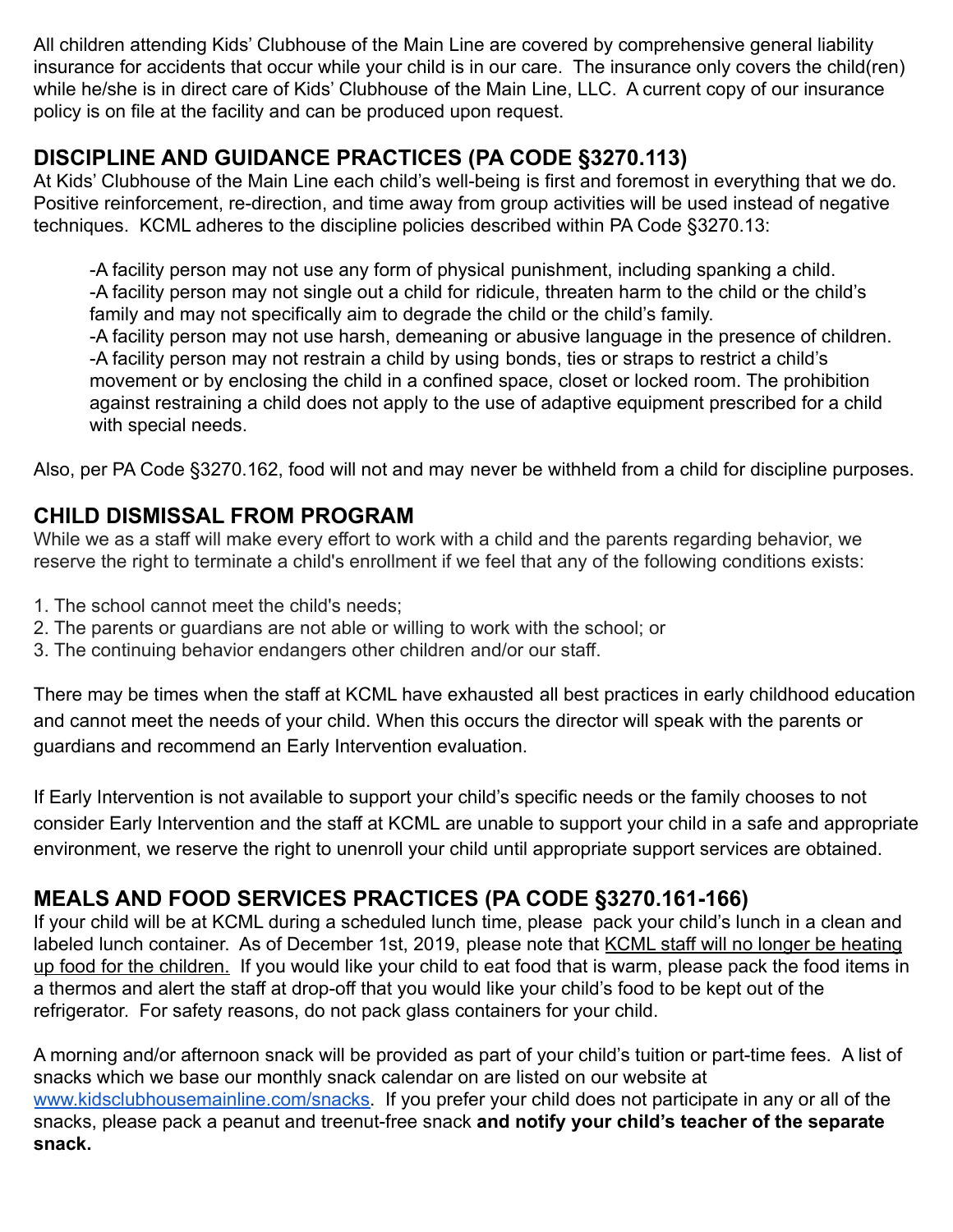Please remember that our center is a peanut and tree nut-free facility. Treenuts include: almonds, brazil nuts, cashews, chestnuts, filberts, hazelnuts, hickory nuts, macadamia nuts, pecans, pistachios, walnuts. You will be asked when you drop your child off if the meal or snack you packed for your child contains any peanut or tree nuts. If it does, the said item must be removed from the lunch and taken home. If any food you packed is found to contain peanuts or treenuts after you leave the facility, the food will be placed in your child's bin to take home. If no other food was packed for your child a phone call will be made to you to see if you would like to purchase any of our snack items.

Please be aware when packing your under 4 aged child's meal of the following high-choking hazard foods that either will not be permitted or will be cut up by staff before your child is allowed to eat it:

-hot dogs -chunks of meat or cheese -whole grapes -hard, gooey, or sticky candy -popcorn -raw vegetables -raisins -chewing gum -marshmallows

Parents of children with food allergies are to provide written documentation of the food allergy, an action plan signed by your child's physician, and are highly encouraged to meet with our center Director to discuss any specific nutritional needs. Kids' Clubhouse of the Main Line also requests that the parent/guardian informs the person at the front desk of the allergy at each check-in.

Some products we serve are produced in facilities that may also produce nut products. If your child is severely allergic to peanuts or any other nuts, we recommend that you tell The Clubhouse staff that no Clubhouse foods are allowed to be served to your child.

# **EMERGENCY PLAN (PA CODE §3270.27)**

Kids' Clubhouse of the Main Line has an emergency plan that provides for shelter and evacuation of children in the case of an emergency, a method for staff to contact parents as soon as reasonably possible if an emergency situation arises, and a method for staff to inform parents that the emergency has ended and provide instruction as to how parents can safely be reunited with their children. This plan is reviewed annually, updated if needed, and each staff person is trained regarding the plan. A copy of the emergency plan is documented in writing and kept on file at the center and with local emergency officials at all times. If you have any questions regarding the center's emergency plan, please contact the director.

#### **DIAPER CHANGING PROCEDURE (PA CODE §3270.135)**

For your convenience, Kids' Clubhouse of the Main Line provides diapers, pull-ups, wipes, and diaper changing items free of charge. If you prefer that your child be diapered/wiped with your own diapers or wipes, you must pack a sufficient amount of diapers and wipes and **inform your child's teacher that you prefer your diapers to be used**. Diapers will be checked every 2 hours and changed as needed. Each diaper change will be recorded in Procare.

Before any pottying status change (i.e. going from diapers to pull-ups), **parents must first communicate with the child's teacher** as this change may affect ratios. For children who are potty-training, staff members will remind and/or assist the child every two hours or whenever the child asks to use the potty. A final diaper/pull-up check will be done as the child is being checked out of the center and changed if needed. Note that if you do not inform us at check-in that your child is potty-training, we may not know to remind and/or assist them throughout the day. Please help us provide the absolute best care for your child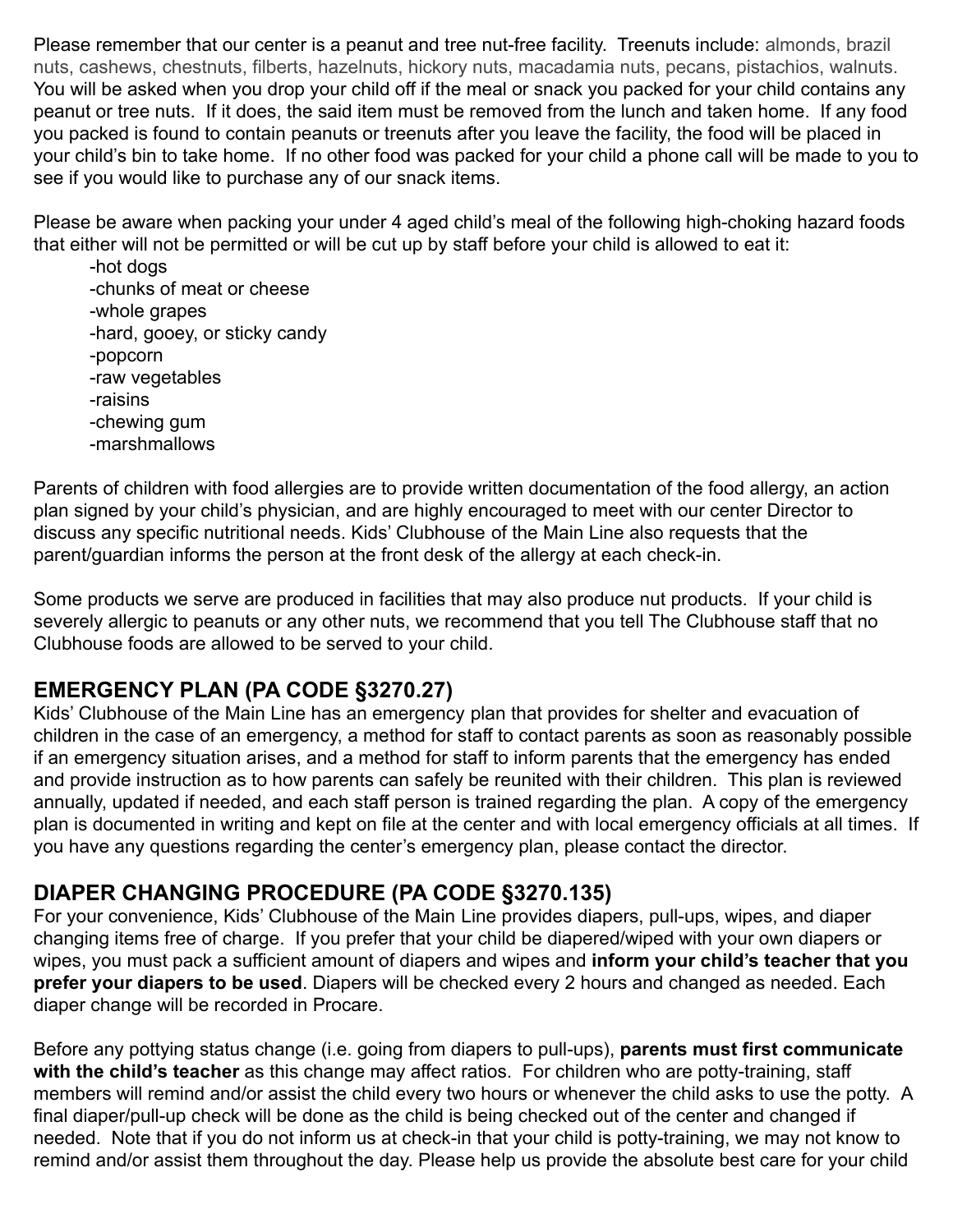and let us know as much as possible about where your child is within the potty-training process as possible.

## **TOILET TRAINING**

All children who are enrolled in our Preschool and Pre-K program must be fully toilet trained. Our staff does not physically assist children in wiping although we will provide verbal assistance and encouragement.

#### **SUMMER CAMP PROGRAM**

The school year for both Full-time and Part-time students goes from September to June of each year (see each year's specific academic calendars for exact dates). Kids' Clubhouse will offer a summer camp program for the weeks in between June and September. Our full-time and part-time students will be given priority in registering for these weeks, however notice must be given to the Director by March 15th if your family would like to participate and you would like to solidify your enrollment before the remaining spaces are opened up to the public. Notifications will be sent home and emailed to parents well before this date asking if your family would like to continue in the summer.

Full-time students may opt to continue their full-time schedule during the summer, in which case their regular tuition will continue to be deducted as usual on the 1st of the month. A separate summer program enrollment form will be required to be filled out to ensure commitment. Full-time tuitions can be prorated if you will be missing time for a family vacation, however it must be an entire week (Monday-Friday) and must be communicated at least 30 days in advance. Any unattended partial week's will not be prorated.

Part-time families may opt to participate in our summer camp program however they must either choose our half-day Monday-Friday option of 9am-1pm or the full-day Monday-Friday option of 9am-3pm (extended day options also available). If your child has a partial-week schedule during the school year, that schedule cannot be extended into the summer for scheduling purposes. In order to enroll for our summer program, camp fees must be paid in advance. Paying by 3/15 will guarantee your spot in a summer camp program before the remaining spots will be opened up to the public. Families can use their current hourly package funds to pay for enrollment into our summer program.

#### **TRANSPORTATION**

Kids' Clubhouse of the Main Line does not offer transportation.

# **WATER ACTIVITY (PA CODE §3270.115)**

Kids' Clubhouse of the Main Line does not have a pool, but occasionally a water table or sprinkler may be used. By enrolling, parents or guardians give their consent for their child(ren) to participate in these activities.

# **ANIMALS AT THE CLUBHOUSE (PA CODE §3270.118)**

Occasionally, Kids' Clubhouse of the Main Line may have a pet or animal within the facility, such as fish or a turtle, etc. Per code, the animal will be in good health and known to be friendly to children. Contact with animals by the children is permitted only when a staff person is physically present.

# **PARENT ACCESS, PARTICIPATION, AND COMMUNICATION (PA CODE §3270.23)**

As long as current health regulations allow, a parent or guardian of a child in care is permitted free access throughout the center whenever children are in care, unless a court order limiting the parental right of access to the child and a copy of the order is on file at the facility. Parents will also be given the opportunity to participate in our center's programs. This may be particularly helpful if your child displays signs of separation anxiety and would benefit from parental participation for a certain amount of time until they are comfortable.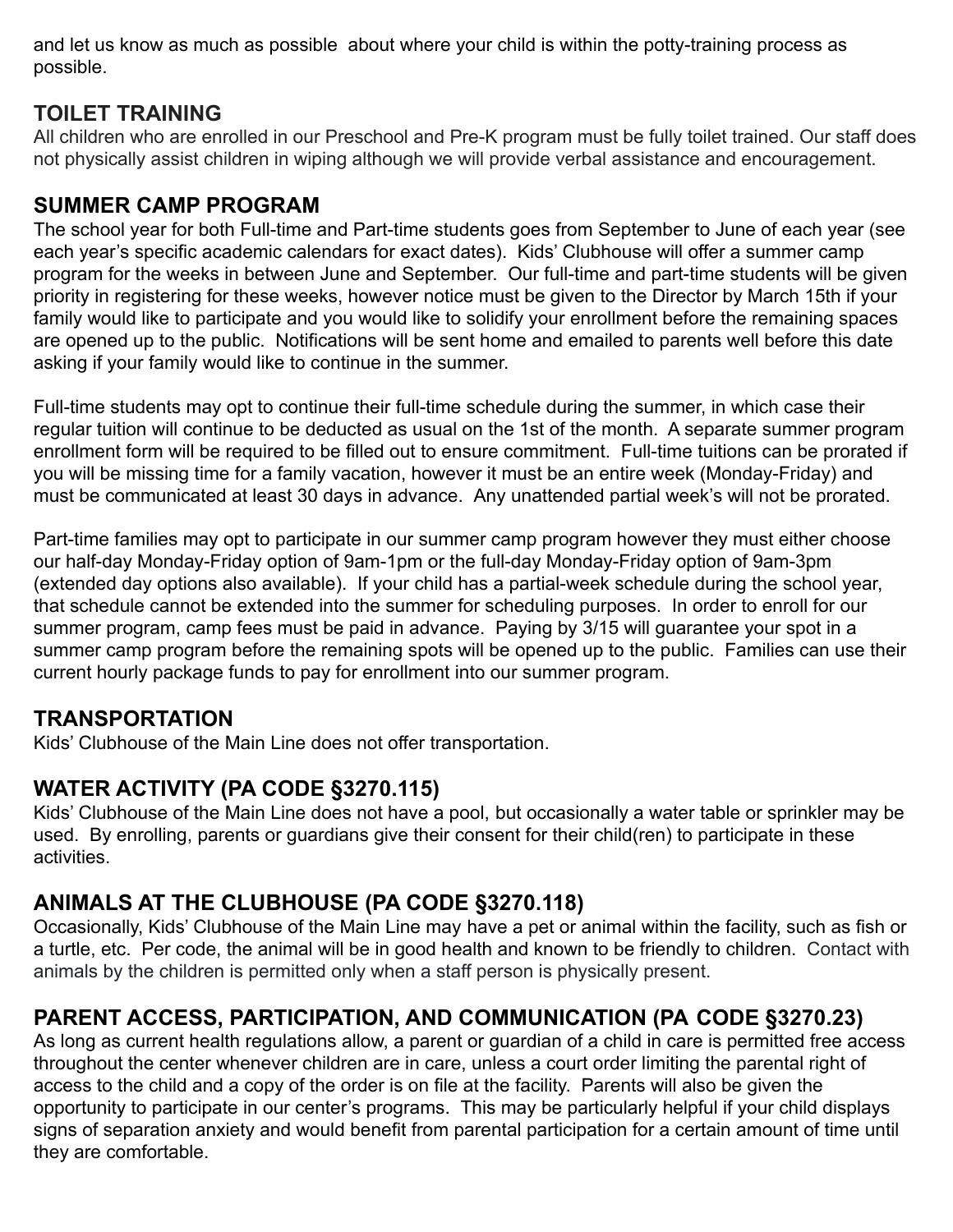A state-required child progress report will be completed by our staff and given to the parent/guardian for any child that **consistently** attends KCML more than 15 hours a week during a 6 month period. This is done in accordance with PA state requirements for daycare facilities. For more information regarding this please speak with our Director.

Parents should feel free to contact the center Director with any questions that they have regarding their children's care at our center, about The Clubhouse's policies and procedures, or about how the center operates. The Center Director is normally available during daytime business hours and can also always be reached through email at *Director@kidsclubhousemainline.com*. If desired by the parent or guardian, a parent-teacher conference can be scheduled to discuss any questions or concerns that may arise.

Kids' Clubhouse of the Main Line is monitored 24/7 by several security cameras. The video from each of these security cameras is saved for a period of 10 days and can be recalled if there are any questions as to what occurred in the center at any time during those 10 days.

# **FACILITY CERTIFICATION OF COMPLIANCE AVAILABILITY (PA CODE §3270.25)**

Kids' Clubhouse of the Main Line's current certificate of compliance, a copy of each inspection summary issued by the Department of Human Services, and a copy of the applicable regulations under which the facility is certified will always be posted at the center. We encourage parents and other interested individuals to view it and ask any questions they may have.

# **MANDATED REPORTER NOTIFICATION (PA CODE §3270.19)**

All employees of The Kids' Clubhouse of the Main Line are mandated reporters. As required by the Child Protective Services Law (CPSL) all operators or staff persons who have reason to believe that a child enrolled in the facility has been abused is required to report suspected child abuse to ChildLine. The Kids' Clubhouse of the Main Line and all of its employees will always abide by the laws put forth by the Child Protective Services Law and with Chapter 3490 (relating to protective services)